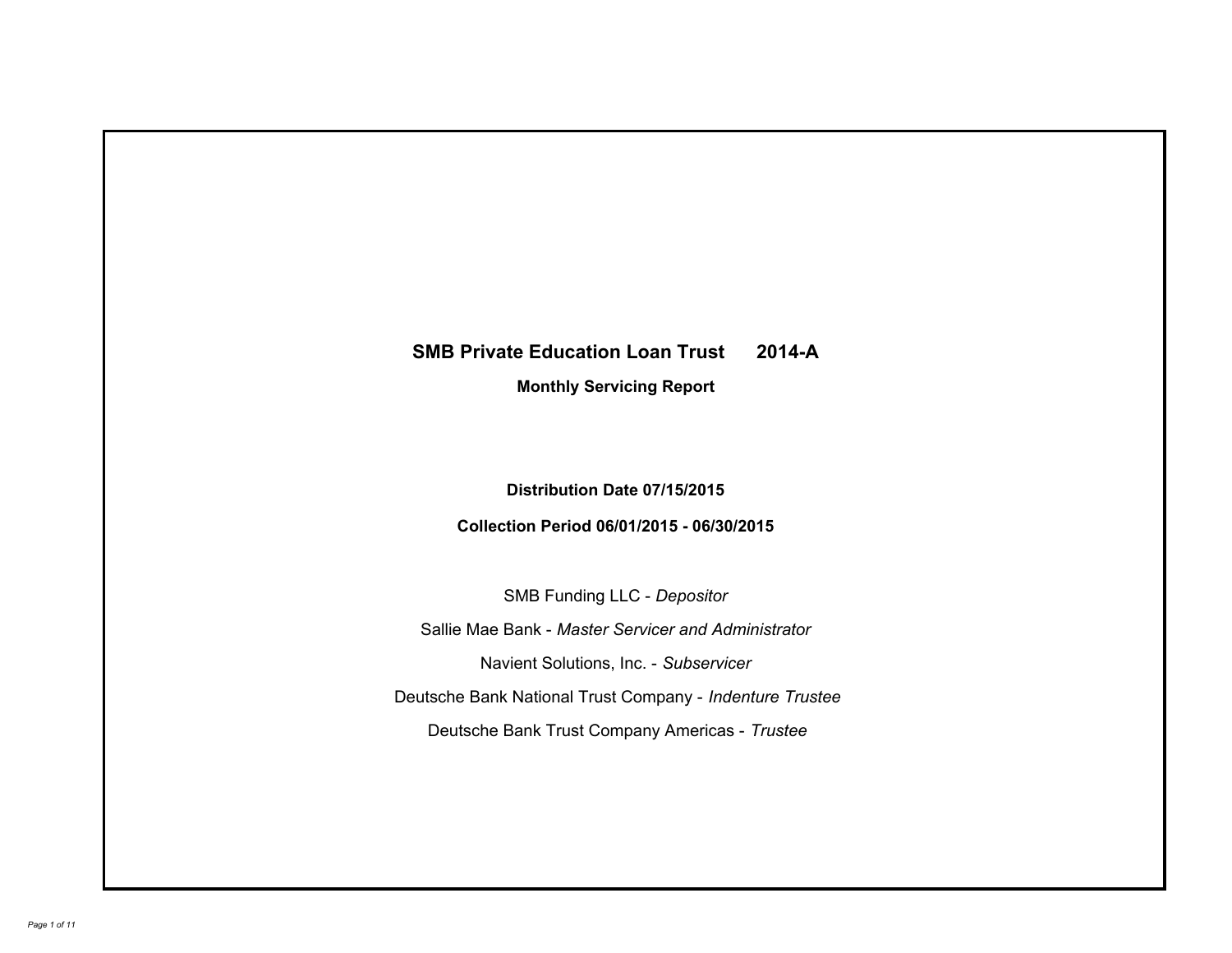| A | <b>Student Loan Portfolio Characteristics</b>   |                              | 08/07/2014       | 05/31/2015       | 06/30/2015       |
|---|-------------------------------------------------|------------------------------|------------------|------------------|------------------|
|   | <b>Principal Balance</b>                        |                              | \$361,523,983.59 | \$346,393,540.37 | \$345,738,447.57 |
|   | Interest to be Capitalized Balance              |                              | 17,313,307.43    | 19,349,584.65    | 18,519,730.66    |
|   | Pool Balance                                    |                              | \$378,837,291.02 | \$365,743,125.02 |                  |
|   | Weighted Average Coupon (WAC)                   |                              | 7.81%            | 7.77%            | 7.76%            |
|   | Weighted Average Remaining Term                 |                              | 138.29           | 136.16           |                  |
|   | Number of Loans                                 |                              | 33,555           | 31,799           | 31,622           |
|   | Number of Borrowers                             |                              | 26,651           | 24,818           | 24,697           |
|   | Pool Factor                                     |                              |                  | 0.965435911      | 0.961516162      |
|   | Since Issued Total Constant Prepayment Rate (1) |                              |                  | 5.13%            | 5.12%            |
| B | <b>Debt Securities</b>                          | <b>Cusip/Isin</b>            | 06/15/2015       |                  | 07/15/2015       |
|   | A1                                              | 784456AA3                    | \$87,937,962.55  |                  | \$85,219,597.68  |
|   | A <sub>2</sub> A                                | 784456AB1                    | \$68,000,000.00  |                  | \$68,000,000.00  |
|   | A2B                                             | 784456AC9                    | \$68,000,000.00  | \$68,000,000.00  |                  |
|   | A <sub>3</sub>                                  | 784456AD7<br>\$50,000,000.00 |                  |                  | \$50,000,000.00  |
|   | В                                               | 784456AE5                    | \$36,000,000.00  |                  | \$36,000,000.00  |
|   | $\mathsf C$                                     | 784456AF2                    | \$42,000,000.00  |                  | \$42,000,000.00  |
|   |                                                 |                              |                  |                  |                  |
| С | <b>Certificates</b>                             | <b>Cusip/Isin</b>            | 06/15/2015       |                  | 07/15/2015       |
|   | <b>Excess Distribution</b>                      | 784456AG0                    | \$100,000.00     |                  | \$100,000.00     |
|   |                                                 |                              |                  |                  |                  |
| D | <b>Account Balances</b>                         |                              | 06/15/2015       |                  | 07/15/2015       |
|   | Reserve Account Balance                         |                              | \$958,735.00     |                  | \$958,735.00     |
|   |                                                 |                              |                  |                  |                  |
| E | <b>Asset / Liability</b>                        |                              | 06/15/2015       |                  | 07/15/2015       |
|   | Overcollateralization Percentage *              |                              | 15.26%           |                  | 15.66%           |
|   | Specified Overcollateralization Amount *        |                              | \$109,722,937.51 |                  | \$109,277,453.47 |
|   | Actual Overcollateralization Amount *           |                              | \$55,805,162.47  |                  | \$57,038,580.55  |

\* Based on the Rated debt securities (Class A and Class B Bonds)

(1) Since Issued Total CPR calculations found in monthly servicing reports issued on or prior to September 15, 2015 originally included loans that were removed from the pool by the sponsor because they became ineligible for the pool between the cut-off date and settlement date. On October 5, 2015, Since Issued Total CPR calculations were revised to exclude these loans and all prior monthly servicing reports were restated. For additional information, see 'Since Issued CPR Methodology' found on page 11 of this report.

C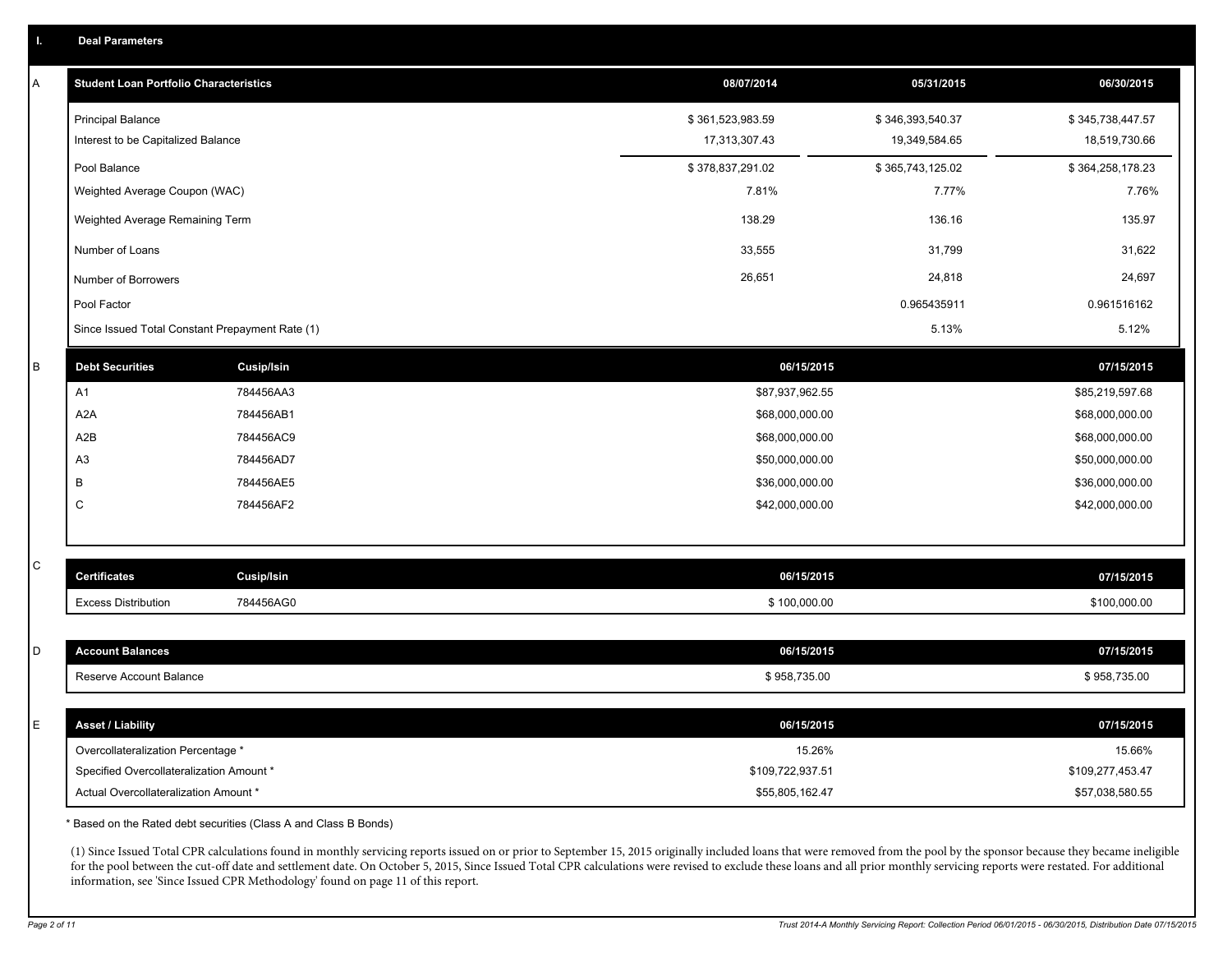| Α         | <b>Student Loan Principal Receipts</b>                           |                |
|-----------|------------------------------------------------------------------|----------------|
|           | <b>Borrower Principal</b>                                        | 2,419,608.85   |
|           | <b>Consolidation Activity Principal</b>                          | 0.00           |
|           | Seller Principal Reimbursement                                   | 100.00         |
|           | Servicer Principal Reimbursement                                 | 0.00           |
|           | Delinquent Principal Purchases by Servicer                       | 0.00           |
|           | <b>Other Principal Deposits</b>                                  | 0.00           |
|           | <b>Total Principal Receipts</b>                                  | \$2,419,708.85 |
| В         | <b>Student Loan Interest Receipts</b>                            |                |
|           | <b>Borrower Interest</b>                                         | 1,174,478.95   |
|           | <b>Consolidation Activity Interest</b>                           | 0.00           |
|           | Seller Interest Reimbursement                                    | 0.00           |
|           | Servicer Interest Reimbursement                                  | 0.00           |
|           | Delinquent Interest Purchases by Servicer                        | 0.00           |
|           | <b>Other Interest Deposits</b>                                   | 7,453.76       |
|           | <b>Total Interest Receipts</b>                                   | \$1,181,932.71 |
| С         | <b>Recoveries on Realized Losses</b>                             | \$651.13       |
| D         | <b>Investment Income</b>                                         | \$349.73       |
| Е         | <b>Funds Borrowed from Next Collection Period</b>                | \$0.00         |
| F         | <b>Funds Repaid from Prior Collection Period</b>                 | \$0.00         |
| G         | <b>Loan Sale or Purchase Proceeds</b>                            | \$0.00         |
| н         | Initial Deposits to Collection Account                           | \$0.00         |
|           | <b>Excess Transferred from Other Accounts</b>                    | \$0.00         |
| J         | <b>Borrower Benefit Reimbursements</b>                           | \$0.00         |
| Κ         | <b>Gross Swap Receipt</b>                                        | \$0.00         |
| L         | <b>Other Deposits</b>                                            | \$0.00         |
| м         | <b>Other Fees Collected</b>                                      | \$0.00         |
| ${\sf N}$ | <b>AVAILABLE FUNDS</b>                                           | \$3,602,642.42 |
| O         | Non-Cash Principal Activity During Collection Period             | \$1,764,616.05 |
| P         | Aggregate Purchased Amounts by the Depositor, Servicer or Seller | \$0.00         |
| Q         | Aggregate Loan Substitutions                                     | \$0.00         |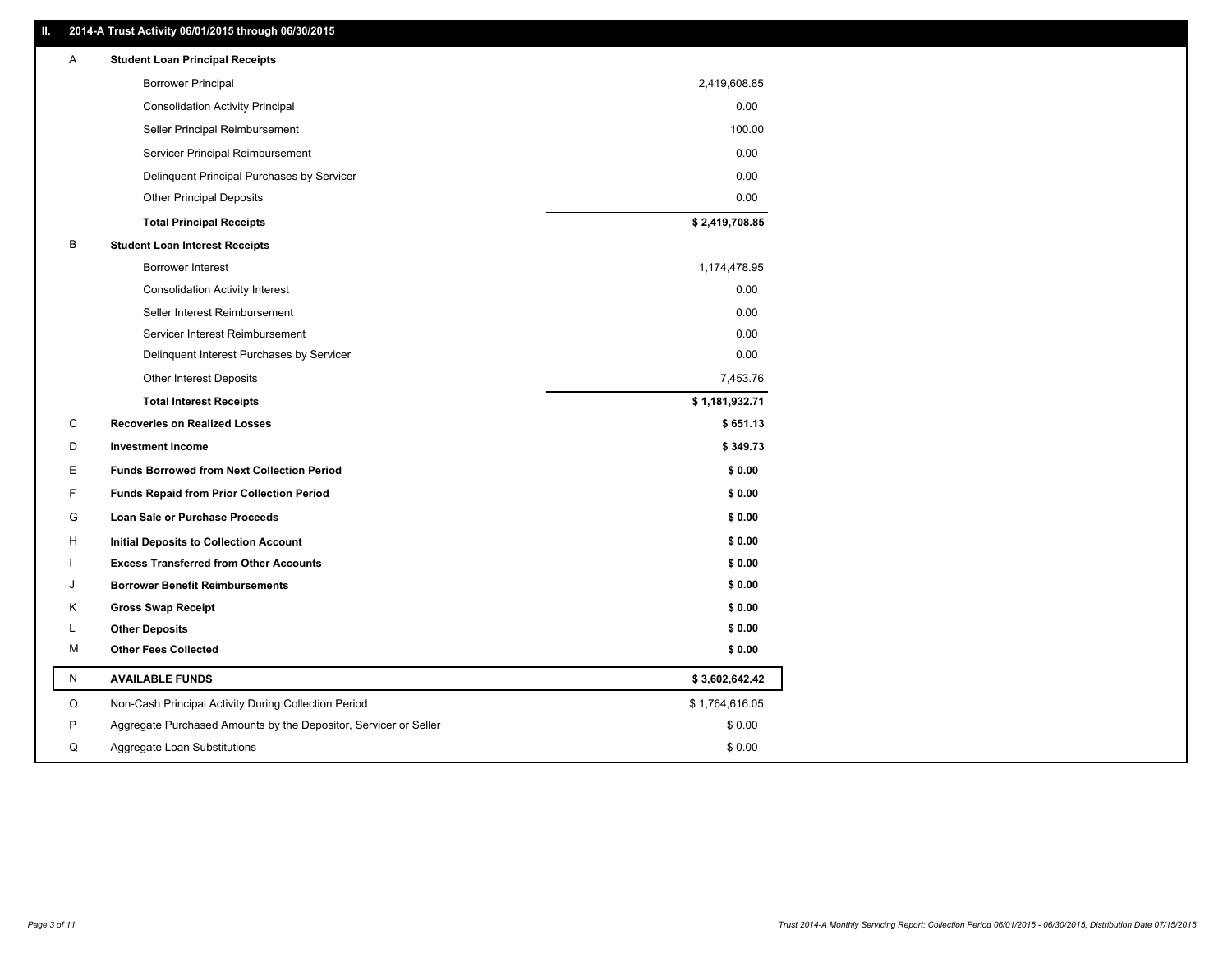|                   |                         | 06/30/2015               |         | 05/31/2015       |                |                          |         |                  |                |
|-------------------|-------------------------|--------------------------|---------|------------------|----------------|--------------------------|---------|------------------|----------------|
|                   |                         | <b>Wtd Avg</b><br>Coupon | # Loans | Principal        | % of Principal | <b>Wtd Avg</b><br>Coupon | # Loans | Principal        | % of Principal |
| INTERIM:          | IN SCHOOL               | 8.51%                    | 4,666   | \$46,090,782.83  | 13.331%        | 8.46%                    | 5,313   | \$53,212,226.85  | 15.362%        |
|                   | GRACE                   | 8.26%                    | 2,633   | \$27,827,372.26  | 8.049%         | 8.32%                    | 2,708   | \$27,564,724.26  | 7.958%         |
|                   | <b>DEFERMENT</b>        | 8.47%                    | 661     | \$6,098,680.71   | 1.764%         | 8.42%                    | 627     | \$5,873,086.23   | 1.695%         |
| <b>REPAYMENT:</b> | <b>CURRENT</b>          | 7.49%                    | 22,342  | \$249,230,171.30 | 72.086%        | 7.48%                    | 21,775  | \$243,139,313.99 | 70.192%        |
|                   | 31-60 DAYS DELINQUENT   | 8.69%                    | 212     | \$2,483,328.76   | 0.718%         | 8.66%                    | 291     | \$3,160,713.79   | 0.912%         |
|                   | 61-90 DAYS DELINQUENT   | 8.60%                    | 140     | \$1,587,777.20   | 0.459%         | 8.80%                    | 112     | \$1,336,215.39   | 0.386%         |
|                   | 91-120 DAYS DELINQUENT  | 8.70%                    | 64      | \$667,058.63     | 0.193%         | 8.66%                    | 37      | \$377,884.78     | 0.109%         |
|                   | 121-150 DAYS DELINQUENT | 9.16%                    | 28      | \$212,664.01     | 0.062%         | 8.76%                    | 57      | \$466,990.55     | 0.135%         |
|                   | 151-180 DAYS DELINQUENT | 8.61%                    | 44      | \$415,614.66     | 0.120%         | 8.88%                    | 61      | \$614,905.85     | 0.178%         |
|                   | > 180 DAYS DELINQUENT   | 8.88%                    | 95      | \$887,069.38     | 0.257%         | 9.28%                    | 58      | \$479,366.86     | 0.138%         |
|                   | FORBEARANCE             | 8.07%                    | 737     | \$10,237,927.83  | 2.961%         | 7.99%                    | 760     | \$10,168,111.82  | 2.935%         |
| <b>TOTAL</b>      |                         |                          | 31,622  | \$345,738,447.57 | 100.00%        |                          | 31,799  | \$346,393,540.37 | 100.00%        |

Percentages may not total 100% due to rounding \*

\*\* Smart Option Interest Only loans and \$25 Fixed Payment loans classified as in repayment whether student borrowers are in school, in grace, in deferment or required to make full principal and interest payments on their l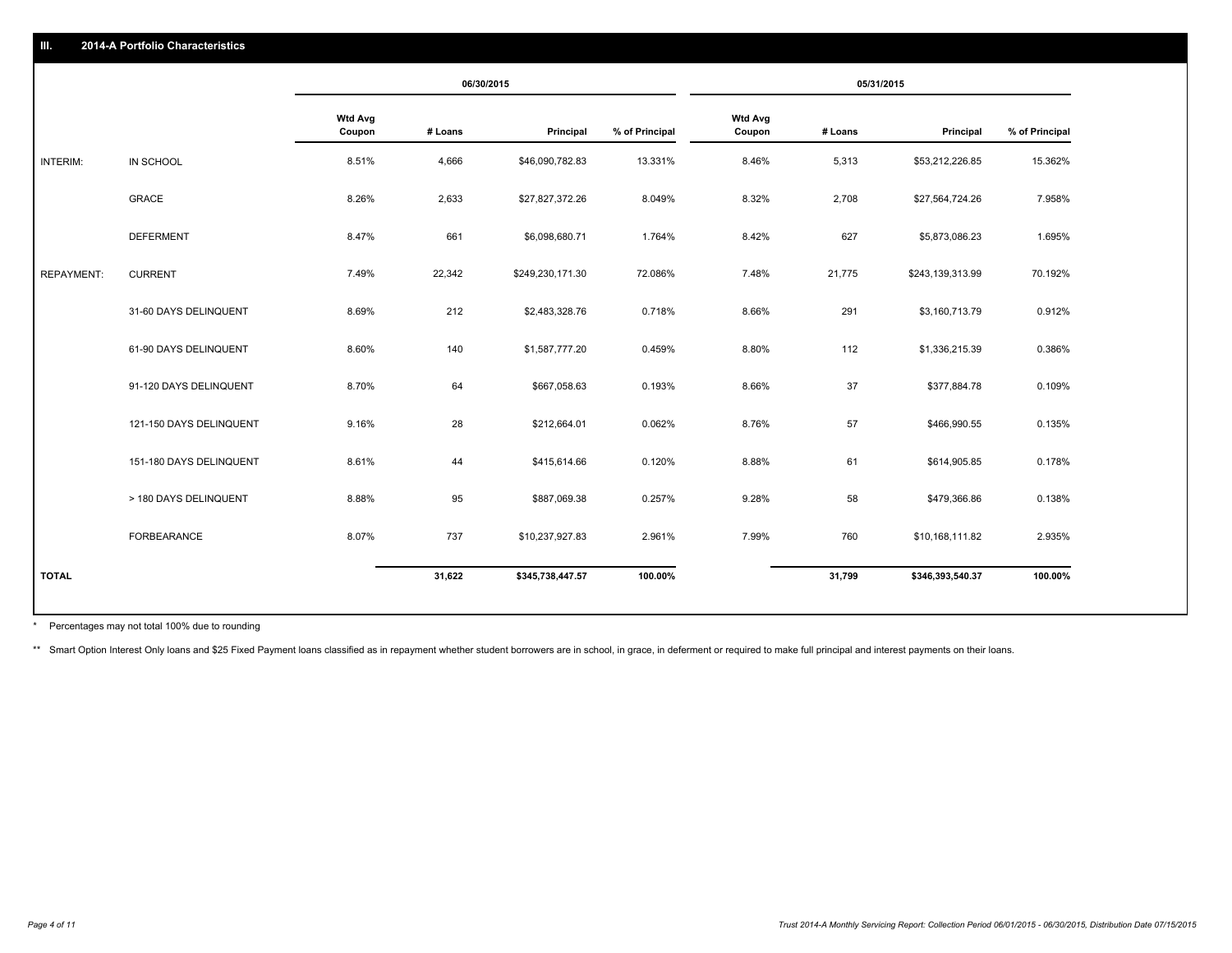|                                                         | 6/30/2015        | 5/31/2015        |
|---------------------------------------------------------|------------------|------------------|
| Pool Balance                                            | \$364,258,178.23 | \$365,743,125.02 |
| Total # Loans                                           | 31,622           | 31,799           |
| Total # Borrowers                                       | 24,697           | 24,818           |
| Weighted Average Coupon                                 | 7.76%            | 7.77%            |
| Weighted Average Remaining Term                         | 135.97           | 136.16           |
| Percent of Pool - Cosigned                              | 93.5%            | 93.5%            |
| Percent of Pool - Non Cosigned                          | 6.5%             | 6.5%             |
| Borrower Interest Accrued for Period                    | \$2,176,501.50   | \$2,263,925.23   |
| <b>Outstanding Borrower Interest Accrued</b>            | \$19,753,654.01  | \$20,593,438.57  |
| Gross Principal Realized Loss - Periodic                | \$62,187.25      | \$74,315.91      |
| Gross Principal Realized Loss - Cumulative              | \$461,132.97     | \$398,945.72     |
| Delinguent Principal Purchased by Servicer - Periodic   | \$0.00           | \$0.00           |
| Delinguent Principal Purchased by Servicer - Cumulative | \$0.00           | \$0.00           |
| Recoveries on Realized Losses - Periodic                | \$651.13         | \$1,158.68       |
| Recoveries on Realized Losses - Cumulative              | \$3,888.29       | \$3,237.16       |
| Net Losses - Periodic                                   | \$61,536.12      | \$73,157.23      |
| Net Losses - Cumulative                                 | \$457,244.68     | \$395,708.56     |
| <b>Cumulative Gross Defaults</b>                        | \$461,132.97     | \$398,945.72     |
| Change in Gross Defaults                                | \$62,187.25      | \$74,315.91      |
| Non-Cash Principal Activity - Capitalized Interest      | \$1,827,378.65   | \$474,245.78     |
| Since Issued Total Constant Prepayment Rate (CPR) (1)   | 5.12%            | 5.13%            |
| Loan Substitutions                                      | \$0.00           | \$0.00           |
| <b>Cumulative Loan Substitutions</b>                    | \$0.00           | \$0.00           |
| <b>Unpaid Master Servicing Fees</b>                     | \$0.00           | \$0.00           |
| <b>Unpaid Sub-Servicing Fees</b>                        | \$0.00           | \$0.00           |
| <b>Unpaid Administration Fees</b>                       | \$0.00           | \$0.00           |
| Unpaid Carryover Master Servicing Fees Unpaid           | \$0.00           | \$0.00           |
| <b>Carryover Sub-Servicing Fees</b>                     | \$0.00           | \$0.00           |
| Note Interest Shortfall                                 | \$0.00           | \$0.00           |

(1) Since Issued Total CPR calculations found in monthly servicing reports issued on or prior to September 15, 2015 originally included loans that were removed from the pool by the sponsor because they became ineligible fo pool between the cut-off date and settlement date. On October 5, 2015, Since Issued Total CPR calculations were revised to exclude these loans and all prior monthly servicing reports were restated. For additional informati 'Since Issued CPR Methodology' found on page 11 of this report.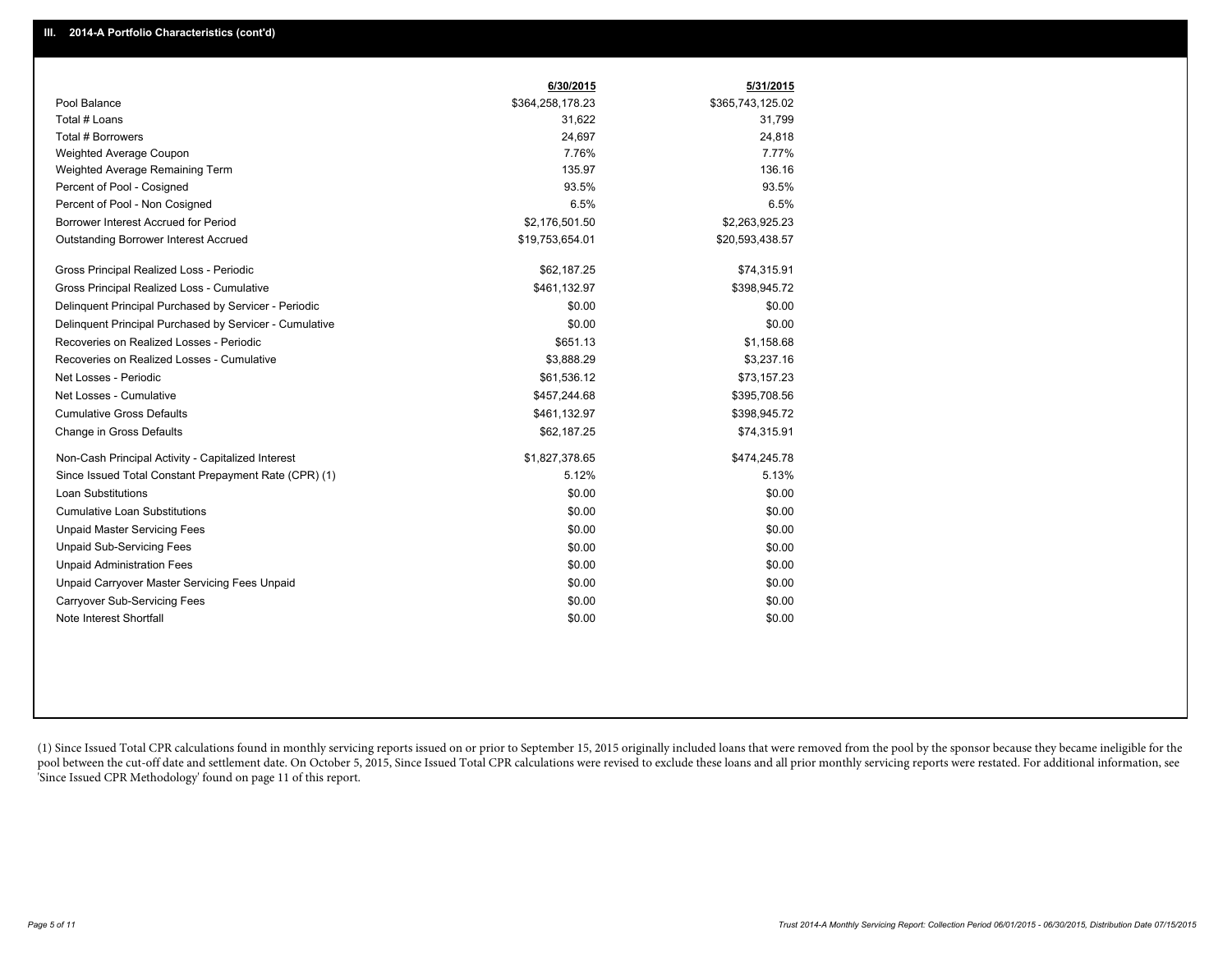## **IV. 2014-A Portfolio Statistics by Loan Program**

|                                                       | Weighted<br><b>Average Coupon</b> | # LOANS | \$ AMOUNT        | $%$ *    |
|-------------------------------------------------------|-----------------------------------|---------|------------------|----------|
| - Smart Option Deferred Loans                         | 8.26%                             | 14,636  | \$146,823,534.07 | 42.467%  |
| - Smart Option Fixed Pay Loans                        | 7.82%                             | 9,333   | \$121,170,619.59 | 35.047%  |
| - Smart Option Interest-Only Loans                    | 6.64%                             | 7,653   | \$77,744,293.91  | 22.486%  |
| - Other Loan Programs                                 | 0.00%                             | 0.00    | \$0.00           | 0.000%   |
| <b>Total</b>                                          | 7.76%                             | 31,622  | \$345,738,447.57 | 100.000% |
| Prime Indexed Loans -- Monthly Reset Adjustable       |                                   |         | \$0.00           |          |
| Prime Indexed Loans -- Monthly Reset Non-Adjustable   |                                   |         | \$0.00           |          |
| Prime Indexed Loans -- Quarterly Reset Adjustable     |                                   |         | \$0.00           |          |
| Prime Indexed Loans -- Quarterly Reset Non-Adjustable |                                   |         | \$0.00           |          |
| Prime Indexed Loans -- Annual Reset                   |                                   |         | \$0.00           |          |
| <b>T-Bill Indexed Loans</b>                           |                                   |         | \$0.00           |          |
| Fixed Rate Loans                                      |                                   |         | \$52,269,816.70  |          |
| <b>LIBOR Indexed Loans</b>                            |                                   |         | \$311,988,361.53 |          |
|                                                       |                                   |         |                  |          |
|                                                       |                                   |         |                  |          |

\* Note: Percentages may not total 100% due to rounding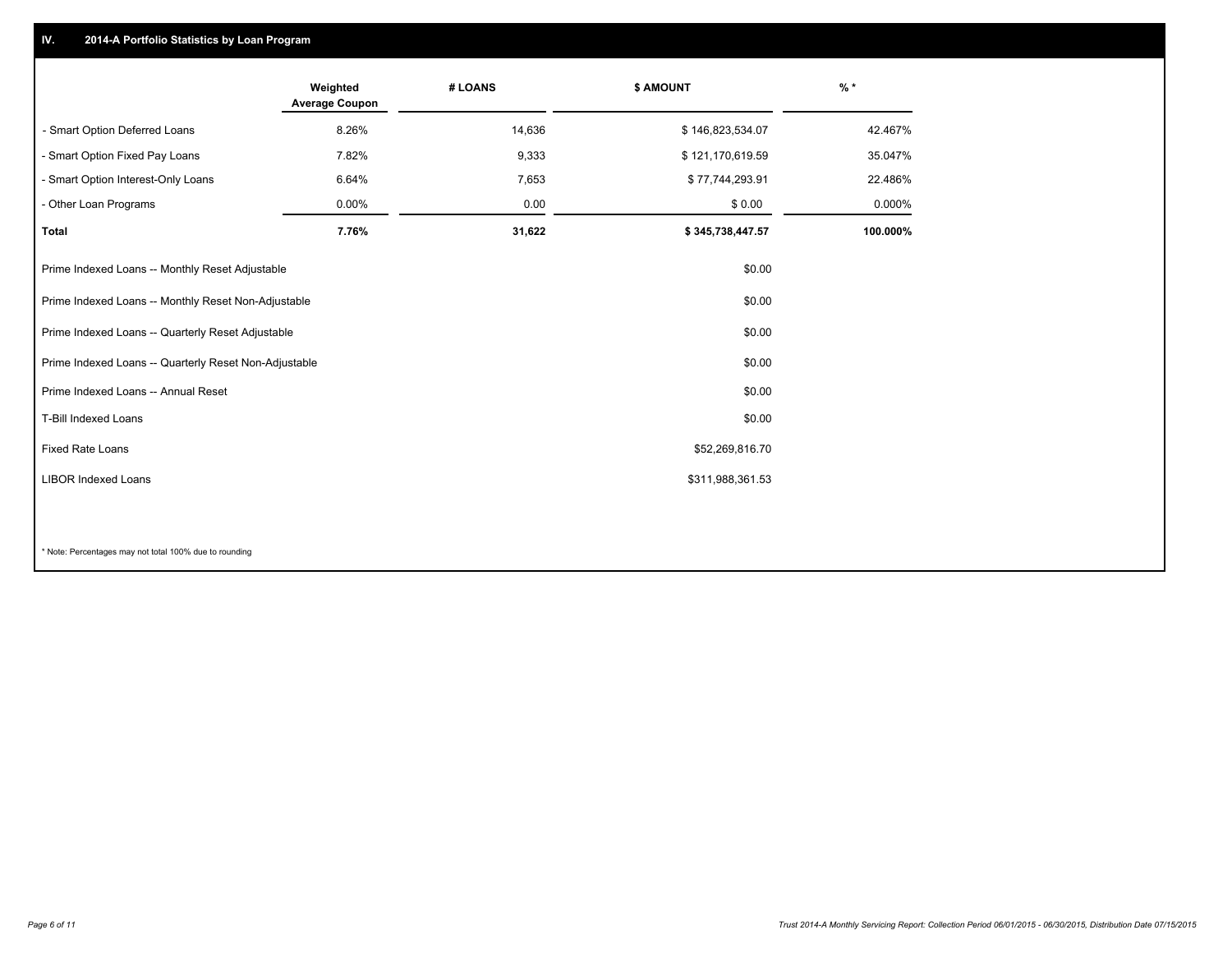| ۷. | 2014-A Reserve Account and Principal Distribution Calculations                                                                                                                                     |                  |  |  |  |  |
|----|----------------------------------------------------------------------------------------------------------------------------------------------------------------------------------------------------|------------------|--|--|--|--|
| А. | <b>Reserve Account</b>                                                                                                                                                                             |                  |  |  |  |  |
|    | Specified Reserve Account Balance                                                                                                                                                                  | \$958,735.00     |  |  |  |  |
|    | Actual Reserve Account Balance                                                                                                                                                                     | \$958,735.00     |  |  |  |  |
| В. | <b>Principal Distribution Amount</b>                                                                                                                                                               |                  |  |  |  |  |
|    | Class A Notes Outstanding                                                                                                                                                                          | \$273,937,962.55 |  |  |  |  |
|    | Pool Balance<br>ii.                                                                                                                                                                                | \$364,258,178.23 |  |  |  |  |
|    | <b>First Priority Principal Distribution Amount</b><br>iii.                                                                                                                                        | \$0.00           |  |  |  |  |
|    | Class A and B Notes Outstanding<br>iv.                                                                                                                                                             | \$309,937,962.55 |  |  |  |  |
|    | First Priority Principal Distribution Amount<br>V.                                                                                                                                                 | \$0.00           |  |  |  |  |
|    | Pool Balance<br>vi.                                                                                                                                                                                | \$364,258,178.23 |  |  |  |  |
|    | Specified Overcollateralization Amount<br>vii.                                                                                                                                                     | \$109,277,453.47 |  |  |  |  |
|    | viii. Regular Principal Distribution Amount                                                                                                                                                        | \$54,957,237.79  |  |  |  |  |
|    |                                                                                                                                                                                                    |                  |  |  |  |  |
|    | <b>Notes Outstanding</b><br>ix.                                                                                                                                                                    | \$351,937,962.55 |  |  |  |  |
|    | First Priority Principal Distribution Amount<br>Х.                                                                                                                                                 | \$0.00           |  |  |  |  |
|    | Regular Principal Distribution Amount<br>xi.                                                                                                                                                       | \$54,957,237.79  |  |  |  |  |
|    | Available Funds (after payment of waterfall items A through J) *<br>xii.                                                                                                                           | \$0.00           |  |  |  |  |
|    | xiii. Additional Principal Distribution Amount (min(ix - x - xi, xiii))                                                                                                                            | \$0.00           |  |  |  |  |
|    | * Represents 50% of value if the principal balance of the notes is greater than 10% of initial principal balance of the notes or the Class A and Class B note are reduced to 0, otherwise the full |                  |  |  |  |  |

value is shown.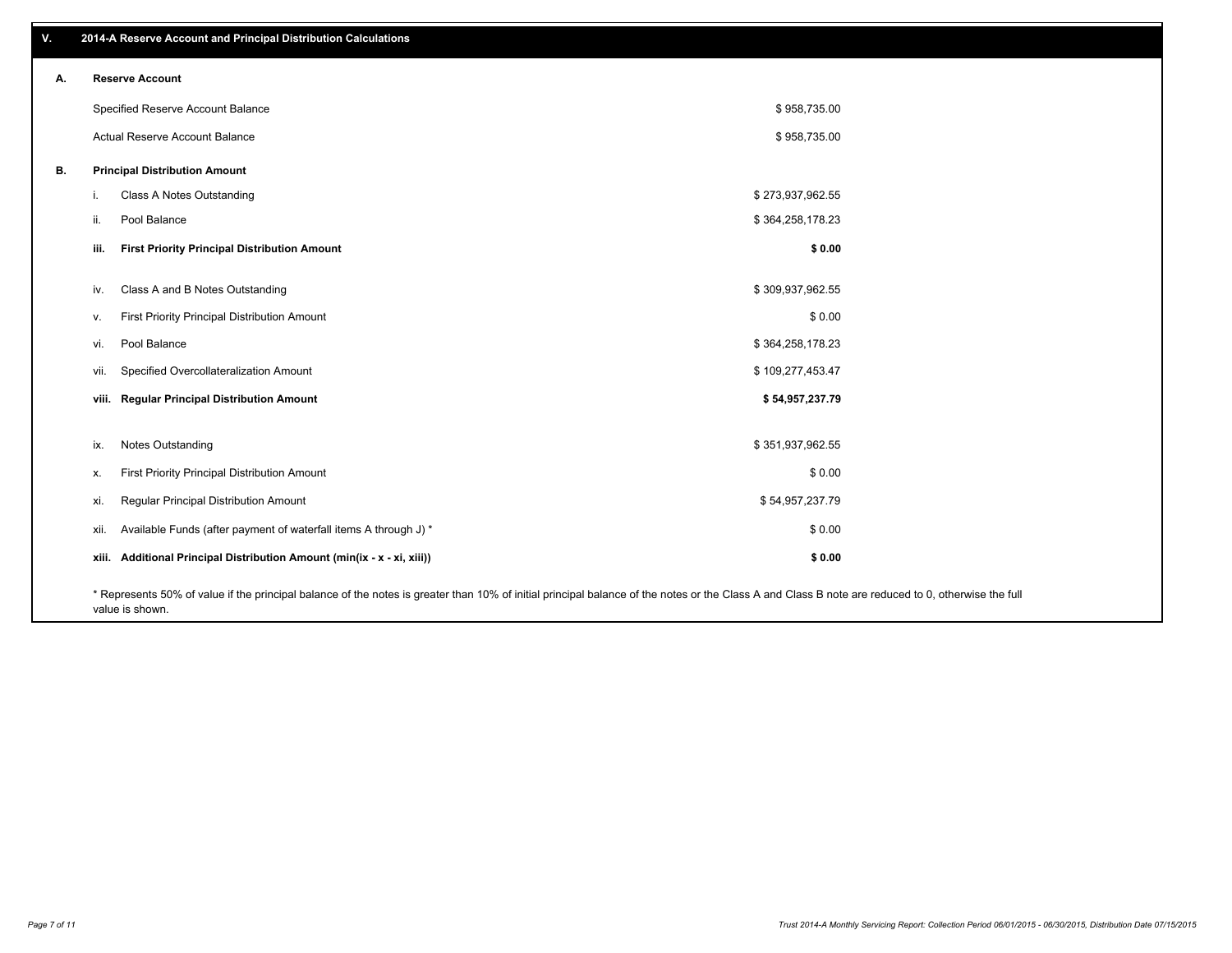|                              |                                                                                  | Paid             | <b>Funds Balance</b> |
|------------------------------|----------------------------------------------------------------------------------|------------------|----------------------|
| <b>Total Available Funds</b> |                                                                                  |                  | \$3,602,642.42       |
| A                            | <b>Trustee Fees</b>                                                              | \$0.00           | \$3,602,642.42       |
| B                            | i. Master Servicing Fees                                                         | \$14,445.95      | \$3,588,196.47       |
|                              | ii. Sub-Servicing Fees                                                           | \$216,689.21     | \$3,371,507.26       |
| $\mathsf C$                  | i. Administration Fees                                                           | \$6,667.00       | \$3,364,840.26       |
|                              | ii. Unreimbursed Administrator Advances plus any Unpaid                          | \$0.00           | \$3,364,840.26       |
| D                            | Class A Noteholders Interest Distribution Amount                                 | \$368,975.39     | \$2,995,864.87       |
| Ε                            | <b>First Priority Principal Payment</b>                                          | \$0.00           | \$2,995,864.87       |
| F                            | Class B Noteholders Interest Distribution Amount                                 | \$120,000.00     | \$2,875,864.87       |
| G                            | Class C Noteholders Interest Distribution Amount                                 | \$157,500.00     | \$2,718,364.87       |
| H                            | Reinstatement Reserve Account                                                    | \$0.00           | \$2,718,364.87       |
|                              | Regular Principal Distribution                                                   | \$2,718,364.87   | \$0.00               |
| J                            | i. Carryover Master Servicing Fees                                               | \$0.00           | \$0.00               |
|                              | ii. Carryover Sub-servicing Fees                                                 | \$0.00           | \$0.00               |
| Κ                            | Additional Principal Distribution Amount                                         | \$0.00           | \$0.00               |
| L                            | Unpaid Expenses of Trustee                                                       | \$0.00           | \$0.00               |
| M                            | Unpaid Expenses of Administrator                                                 | \$0.00           | \$0.00               |
| N                            | Remaining Funds to the Excess Distribution Certificateholder                     | \$0.00           | \$0.00               |
| <b>Waterfall Conditions</b>  |                                                                                  |                  |                      |
|                              |                                                                                  |                  |                      |
|                              | <b>Class C Noteholders' Interest Distribution Condition</b>                      |                  |                      |
| i.                           | Pool Balance                                                                     | \$364,258,178.23 |                      |
| ii.                          | Class A and B Notes Outstanding                                                  | \$309,937,962.55 |                      |
| iii.                         | Class C Noteholders' Interest Distribution Ratio (i / ii)                        | 117.53%          |                      |
| iv.                          | Minimum Ratio                                                                    | 110.00%          |                      |
| ٧.                           | Is the Class C Noteholders' Interest Distribution Condition Satisfied (iii > iv) | Υ                |                      |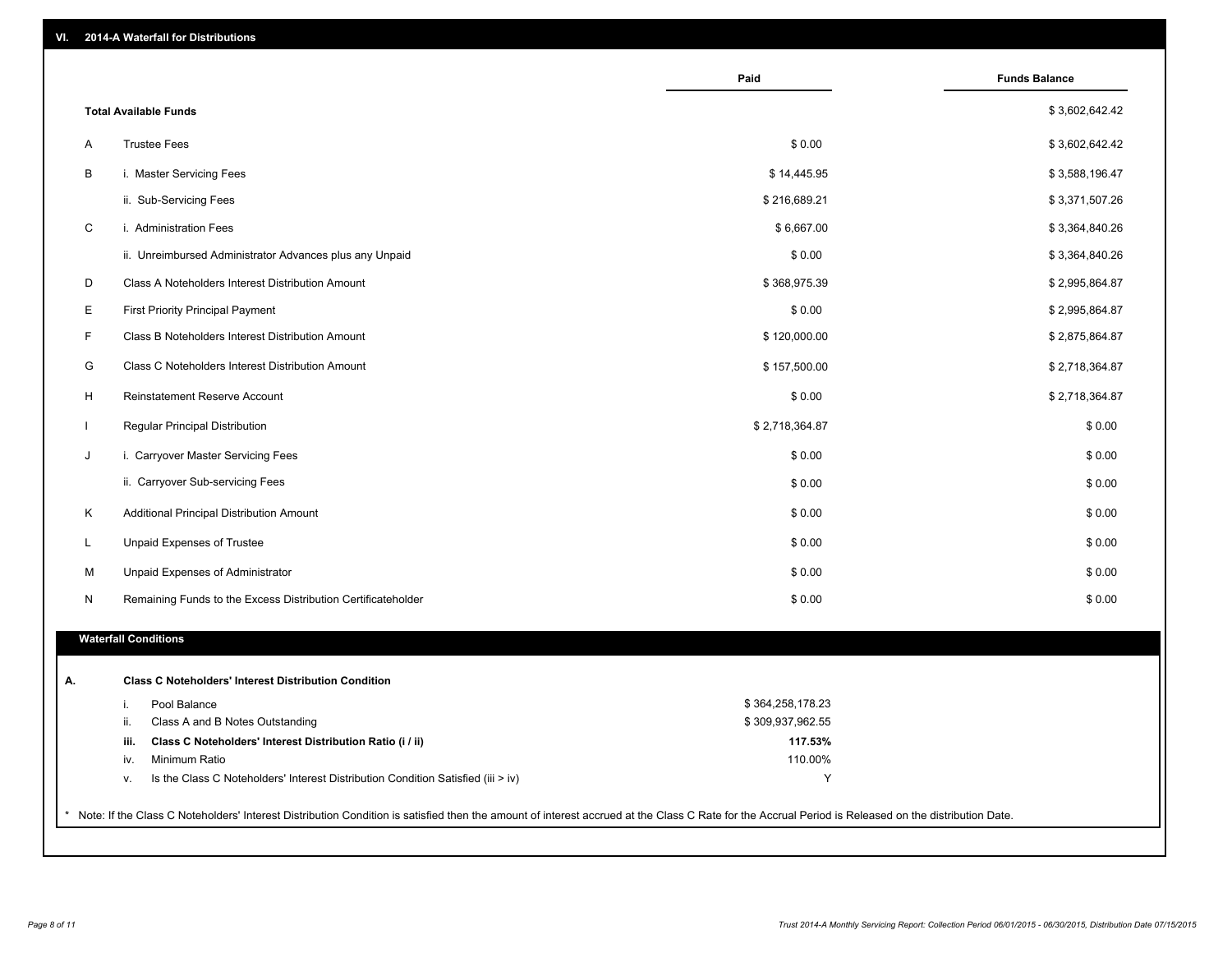| <b>Distribution Amounts</b>                                |                         |                         |                         |  |  |
|------------------------------------------------------------|-------------------------|-------------------------|-------------------------|--|--|
|                                                            | A <sub>1</sub>          | A <sub>2</sub> A        | A <sub>2</sub> B        |  |  |
| Cusip/Isin                                                 | 784456AA3               | 784456AB1               | 784456AC9               |  |  |
| <b>Beginning Balance</b>                                   | \$87,937,962.55         | \$68,000,000.00         | \$68,000,000.00         |  |  |
| Index                                                      | <b>LIBOR</b>            | <b>FIXED</b>            | <b>LIBOR</b>            |  |  |
| Spread/Fixed Rate                                          | 0.50%                   | 3.05%                   | 1.15%                   |  |  |
| Record Date (Days Prior to Distribution)                   | 1 NEW YORK BUSINESS DAY | 1 NEW YORK BUSINESS DAY | 1 NEW YORK BUSINESS DAY |  |  |
| <b>Accrual Period Begin</b>                                | 6/15/2015               | 6/15/2015               | 6/15/2015               |  |  |
| <b>Accrual Period End</b>                                  | 7/15/2015               | 7/15/2015               | 7/15/2015               |  |  |
| Daycount Fraction                                          | 0.08333333              | 0.08333333              | 0.08333333              |  |  |
| Interest Rate*                                             | 0.68550%                | 3.05000%                | 1.33550%                |  |  |
| <b>Accrued Interest Factor</b>                             | 0.000571250             | 0.002541667             | 0.001112917             |  |  |
| <b>Current Interest Due</b>                                | \$50,234.56             | \$172,833.33            | \$75,678.33             |  |  |
| Interest Shortfall from Prior Period Plus Accrued Interest | $\mathcal{S}$ -         | $\mathsf{\$}$ -         | $\mathsf{\$}$ -         |  |  |
| <b>Total Interest Due</b>                                  | \$50,234.56             | \$172,833.33            | \$75,678.33             |  |  |
| <b>Interest Paid</b>                                       | \$50,234.56             | \$172,833.33            | \$75,678.33             |  |  |
| <b>Interest Shortfall</b>                                  | $\mathcal{S}$ -         | $\mathcal{S}$ -         | $\mathsf{\$}$ -         |  |  |
| <b>Principal Paid</b>                                      | \$2,718,364.87          | $\mathsf{\$}$ -         | $\mathsf{\$}$ -         |  |  |
| <b>Ending Principal Balance</b>                            | \$85,219,597.68         | \$68,000,000.00         | \$68,000,000.00         |  |  |
| Paydown Factor                                             | 0.023036990             | 0.000000000             | 0.000000000             |  |  |
| <b>Ending Balance Factor</b>                               | 0.722199980             | 1.000000000             | 1.000000000             |  |  |

\* Pay rates for Current Distribution. For the interest rates applicable to the next distribution date, please see https://www.salliemae.com/about/investors/data/SMBabrate.txt.

**VII. 2014-A Distributions**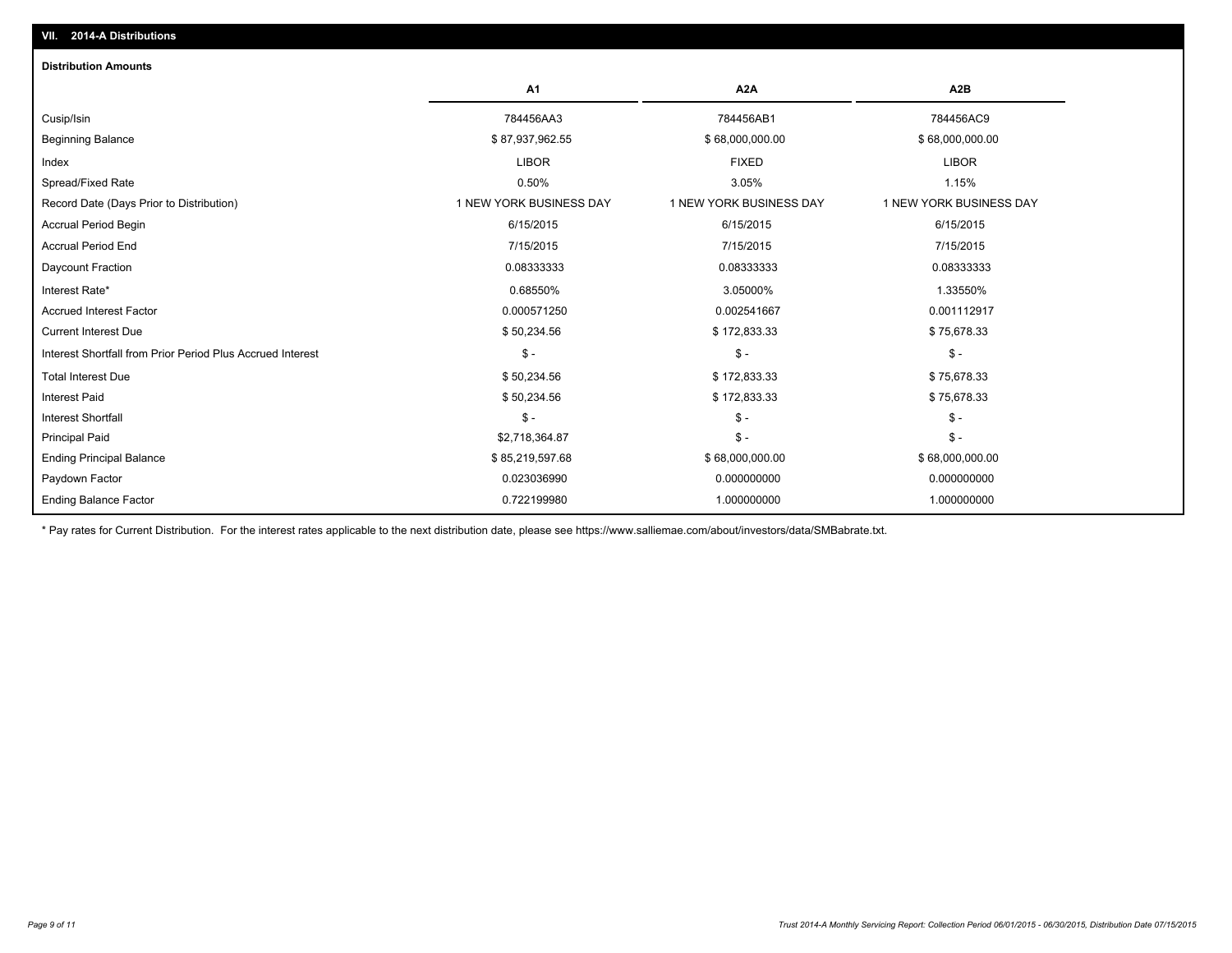| <b>Distribution Amounts</b>                                |                         |                         |                         |
|------------------------------------------------------------|-------------------------|-------------------------|-------------------------|
|                                                            | A3                      | в                       | c                       |
| Cusip/Isin                                                 | 784456AD7               | 784456AE5               | 784456AF2               |
| <b>Beginning Balance</b>                                   | \$50,000,000.00         | \$36,000,000.00         | \$42,000,000.00         |
| Index                                                      | <b>LIBOR</b>            | <b>FIXED</b>            | <b>FIXED</b>            |
| Spread/Fixed Rate                                          | 1.50%                   | 4.00%                   | 4.50%                   |
| Record Date (Days Prior to Distribution)                   | 1 NEW YORK BUSINESS DAY | 1 NEW YORK BUSINESS DAY | 1 NEW YORK BUSINESS DAY |
| <b>Accrual Period Begin</b>                                | 6/15/2015               | 6/15/2015               | 6/15/2015               |
| <b>Accrual Period End</b>                                  | 7/15/2015               | 7/15/2015               | 7/15/2015               |
| Daycount Fraction                                          | 0.08333333              | 0.08333333              | 0.08333333              |
| Interest Rate*                                             | 1.68550%                | 4.00000%                | 4.50000%                |
| <b>Accrued Interest Factor</b>                             | 0.001404583             | 0.003333333             | 0.003750000             |
| <b>Current Interest Due</b>                                | \$70,229.17             | \$120,000.00            | \$157,500.00            |
| Interest Shortfall from Prior Period Plus Accrued Interest | $\mathbb{S}$ -          | $\mathsf{\$}$ -         | $\mathsf{\$}$ -         |
| <b>Total Interest Due</b>                                  | \$70,229.17             | \$120,000.00            | \$157,500.00            |
| <b>Interest Paid</b>                                       | \$70,229.17             | \$120,000.00            | \$157,500.00            |
| <b>Interest Shortfall</b>                                  | $\mathbb{S}$ -          | $\mathsf{\$}$ -         | $S -$                   |
| <b>Principal Paid</b>                                      | $\mathbb{S}$ –          | $S -$                   | $\mathsf{\$}$ -         |
| <b>Ending Principal Balance</b>                            | \$50,000,000.00         | \$36,000,000.00         | \$42,000,000.00         |
| Paydown Factor                                             | 0.000000000             | 0.000000000             | 0.000000000             |
| <b>Ending Balance Factor</b>                               | 1.000000000             | 1.000000000             | 1.000000000             |

\* Pay rates for Current Distribution. For the interest rates applicable to the next distribution date, please see https://www.salliemae.com/about/investors/data/SMBabrate.txt.

**VII. 2014-A Distributions**